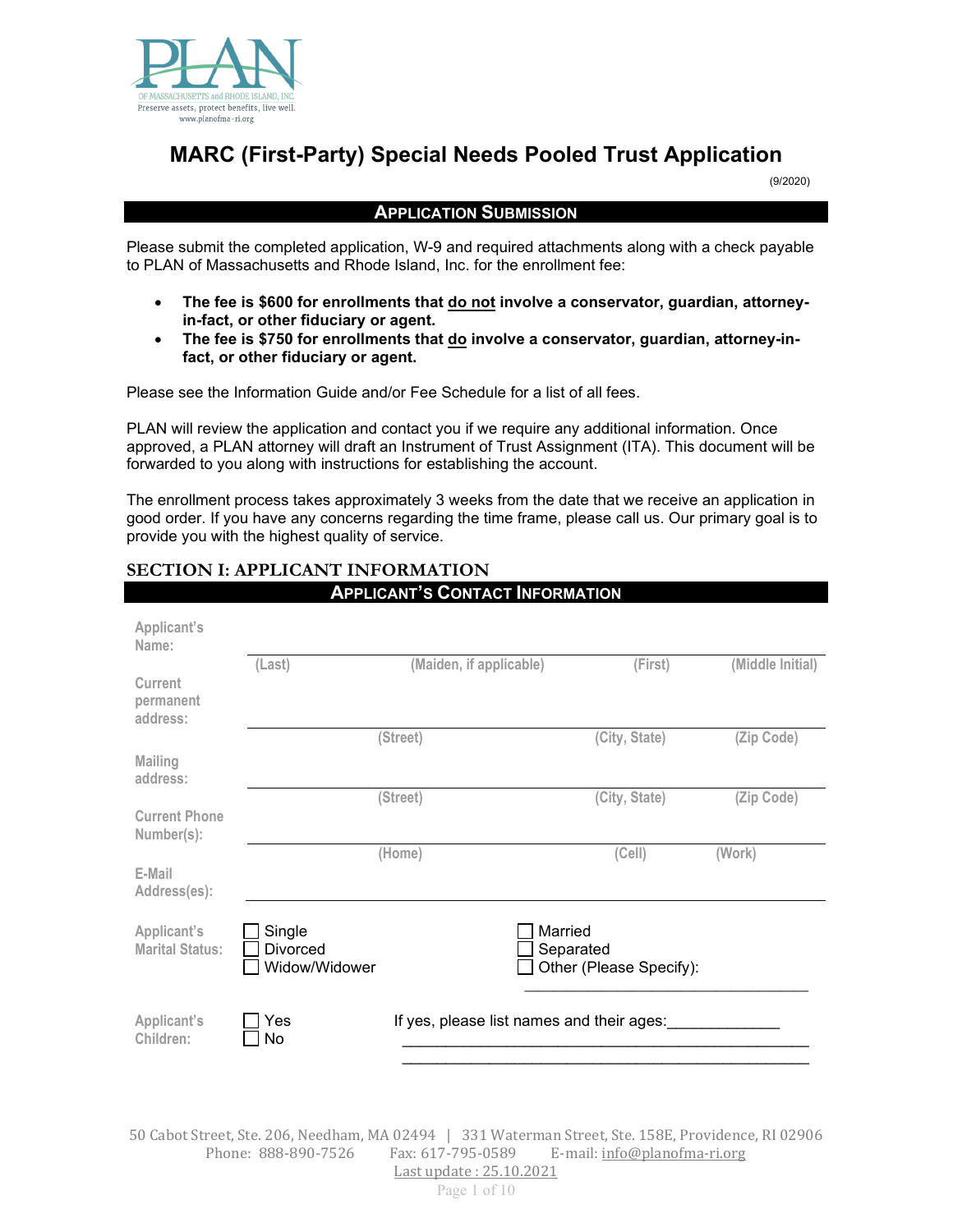

| <b>APPLICANT'S AGE &amp; DISABILITY INFORMATION</b> |                                                                |                                                                         |                                |  |
|-----------------------------------------------------|----------------------------------------------------------------|-------------------------------------------------------------------------|--------------------------------|--|
| Applicant's<br>SSN, Age,<br>Gender:                 |                                                                |                                                                         | $M \Box$ F $\Box$ Other $\Box$ |  |
| Applicant's<br>Disability:                          | (Social Security #)<br>Developmental/<br>Cognitive<br>Physical | (Date of Birth)<br><b>Mental Illness</b><br>Other (Please Specify):     | (Gender)                       |  |
| Applicant's<br>Medical<br>Diagnoses:                |                                                                |                                                                         |                                |  |
|                                                     |                                                                | PLEASE NOTE: DISCLOSURE OF DISABILITY AND DIAGNOSIS ABOVE IS ESSENTIAL. |                                |  |

# Has the Social Security Administration (SSA) made a determination of disability?  $\Box$  Yes  $\Box$  No

If yes, please list the date of determination:

Is the applicant applying to SSA for a disability determination?  $\Box$  Yes  $\Box$  No  $\Box$  Not Certain

| <b>APPLICANT'S BENEFITS INFORMATION</b> |                                           |                             |  |  |
|-----------------------------------------|-------------------------------------------|-----------------------------|--|--|
| <b>Health Coverage:</b>                 | Medicaid/MassHealth?                      | Applying<br>Yes<br>No       |  |  |
|                                         | Medicare?                                 | Yes<br>No                   |  |  |
|                                         | Medicare Prescription Drug Coverage?      | No<br>Yes                   |  |  |
|                                         | Private Health Insurance?                 | No<br>Yes                   |  |  |
|                                         | Dental Insurance?                         | No<br>Yes                   |  |  |
| Income &                                | Supplemental Security Income (SSI)?       | Amt/month: \$<br>No<br>Yes  |  |  |
| <b>Benefits:</b>                        | Social Security Disability Income (SSDI)? | Amt/month: \$<br>No<br>Yes. |  |  |
|                                         | Social Security (Retirement)?             | Yes<br>No.<br>Amt/month: \$ |  |  |
|                                         | Wages?                                    | No.<br>Yes<br>Amt/month: \$ |  |  |
|                                         | <b>Retirement Fund?</b>                   | Amt/month: \$<br>Yes<br>No. |  |  |
|                                         | <b>Veterans Affairs Benefits?</b>         | Yes<br>No.<br>Amt/month: \$ |  |  |
|                                         | <b>SNAP Benefits?</b>                     | Amt/month: \$<br>Yes<br>No. |  |  |
|                                         | Other? Specify:                           | Amt/month: \$<br>Yes<br>No. |  |  |

**NOTE: PLEASE PROVIDE PROOF OF ITEMS CHECKED YES**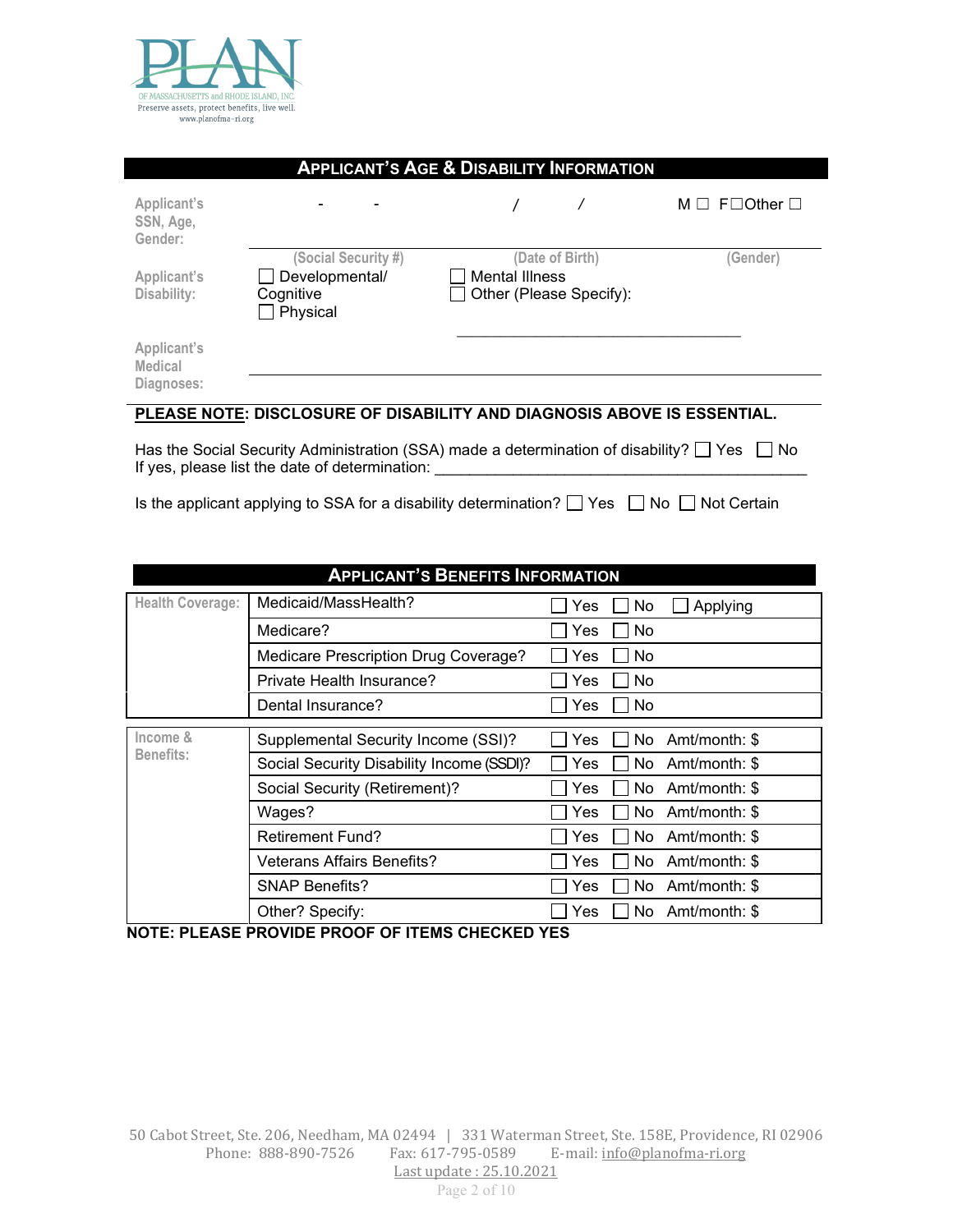

|                                      | <b>APPLICANT'S RESIDENTIAL &amp; WORK/DAY SETTINGS</b>                                                                                                                                                    |                                                                                                                      |
|--------------------------------------|-----------------------------------------------------------------------------------------------------------------------------------------------------------------------------------------------------------|----------------------------------------------------------------------------------------------------------------------|
| <b>Type of Residence:</b>            | <b>Private Housing</b><br>Group Home<br>Specialized Foster Care                                                                                                                                           | <b>Nursing Home</b><br><b>Assisted Living Facility</b><br>Other - Please Specify:                                    |
| <b>Work/Day Setting:</b>             | Employment - full-time<br>Employment - part-time<br>None                                                                                                                                                  | Day Program<br>Other - Please Specify:                                                                               |
| <b>Providers</b><br>(if applicable): | <b>Residential Provider:</b><br>(Name)                                                                                                                                                                    | (Address)                                                                                                            |
|                                      | Day Program Provider:                                                                                                                                                                                     |                                                                                                                      |
| setting? □ YES                       | $\Box$ NO If YES, please provide an anticipated date: $\Box$                                                                                                                                              | If the applicant is living in an institutional setting, is he/she expected to return to a community-based            |
|                                      | Does the applicant receive a housing subsidy of any kind? $\Box$ YES<br>If YES, what type and how much money is received per month?                                                                       | NO                                                                                                                   |
|                                      | Is the applicant currently on a waiting list for a housing subsidy? $\Box$ YES<br>Has the applicant ever lived in another state? $\Box$ YES<br>If YES, please list the state(s) and date(s) of residence: | <b>NO</b><br><b>NO</b>                                                                                               |
| State:                               | Date(s) of Residence:                                                                                                                                                                                     |                                                                                                                      |
|                                      |                                                                                                                                                                                                           |                                                                                                                      |
|                                      | <b>REAL PROPERTY</b>                                                                                                                                                                                      |                                                                                                                      |
| box:                                 |                                                                                                                                                                                                           | Does the applicant own any real property? $\Box$ YES $\Box$ NO If yes, please check the appropriate                  |
| Other (please explain)               | $\Box$ The property is currently occupied by someone other than the applicant<br>The property is being used as rental income<br>The property is vacant pending its sale                                   | <u> 1990 - Paris Paris, poeta estadounidense e a contrar estadounidense e a contrar estadounidense e a contrar e</u> |
|                                      | Please provide the address of the property:                                                                                                                                                               |                                                                                                                      |

\_\_\_\_\_\_\_\_\_\_\_\_\_\_\_\_\_\_\_\_\_\_\_\_\_\_\_\_\_\_\_\_\_\_\_\_\_\_\_\_\_\_\_\_\_\_\_\_\_\_\_\_\_\_\_\_\_\_\_\_\_\_\_\_\_\_\_\_\_\_\_\_\_\_\_\_\_\_\_\_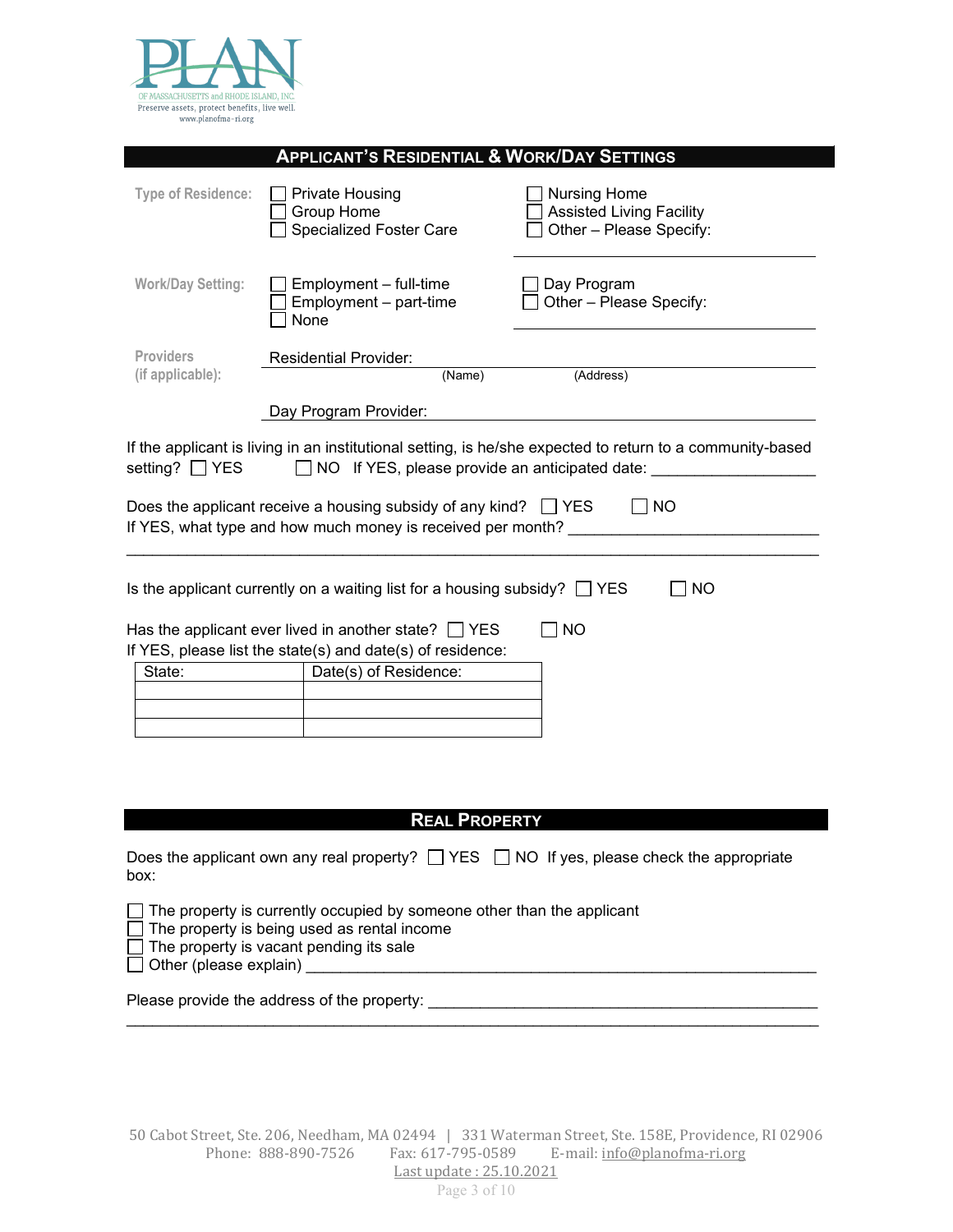

| <b>APPLICANT'S END-OF-LIFE ARRANGEMENTS</b>                                       |      |  |  |
|-----------------------------------------------------------------------------------|------|--|--|
| Does the applicant have a pre-paid funeral/burial contract? $\Box$ YES            | NO   |  |  |
| Does the applicant have a Will? $\Box$ YES (If so, please submit copy)            | NO   |  |  |
|                                                                                   |      |  |  |
|                                                                                   |      |  |  |
| <b>LIFE ESTATE INFORMATION</b>                                                    |      |  |  |
| Does the applicant have a life estate in any real property? $\Box$ YES            | I NO |  |  |
| If yes, please provide the address of the property and a copy of the life estate: |      |  |  |
|                                                                                   |      |  |  |

#### **NOTE: Please include with your application the following important documents:**

- POA/Conservator/Guardian Copy of appointment
- Benefits Copy of health insurance cards (Masshealth, Medicare A & D, Private health insurance)
- Income Copy of most recent bank statement or income statement from SSA
- Real Property/Life Estate Copy of deed. Copy of life estate

*(please continue application on next page)*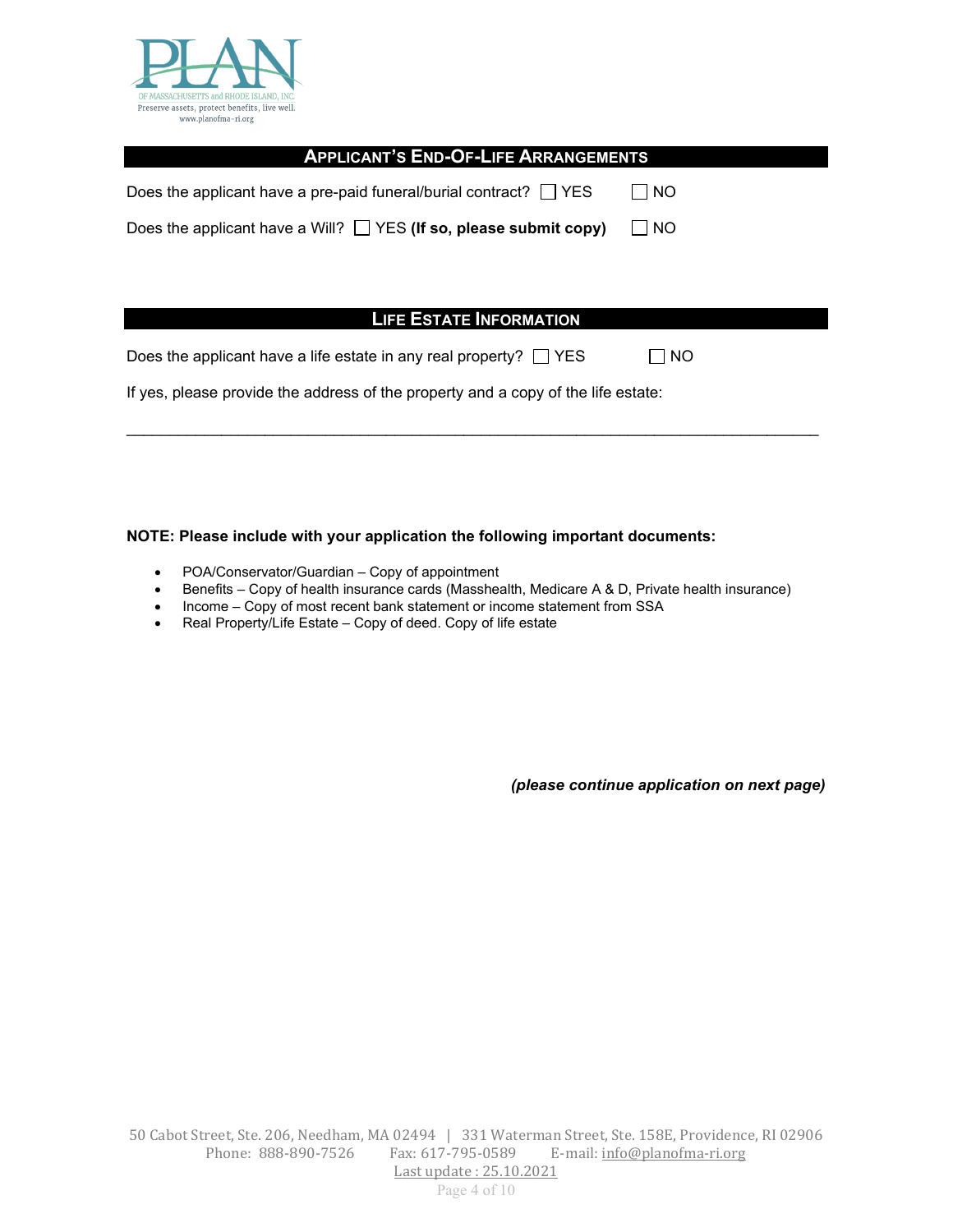

## **SECTION II: SIGNOR AND REPRESENTATIVE INFORMATION**

## **POWER OF ATTORNEY INFORMATION**

If the applicant has a Power of Attorney/Attorney-in-Fact, whether or not the Applicant needs the Power of Attorney to sign the Application, please complete this section.

#### **Please submit a copy of the Power of Attorney with the application. Additionally, if the beneficiary has a Will, please submit a copy of the Will with the application.**

| POA's<br>Name:     |          |               |               |
|--------------------|----------|---------------|---------------|
| POA's<br>Address:  |          |               |               |
|                    | (Street) | (City, State) | (Zip Code)    |
| POA's<br>Phone(s): |          |               |               |
|                    | (Home)   | (Cell)        | (Other-Please |
| POA's E-Mail       |          |               | Specify)      |

### **CONSERVATOR INFORMATION**

If the applicant has a court-appointed guardian or conservator, please complete this section.

**Please note: If the GUARDIAN or CONSERVATOR will be signing trust documents on behalf of the beneficiary, please submit the following with this application: Decree of Guardianship/Conservatorship, Petition to Establish an Estate Plan, and the Court Order approving the petition.**

| Conservator's<br>Name:                 |          |               |               |
|----------------------------------------|----------|---------------|---------------|
| Conservator's<br>Address:              |          |               |               |
|                                        | (Street) | (City, State) | (Zip Code)    |
| Conservator's<br>Phone(s):             |          |               |               |
|                                        | (Home)   | (Cell)        | (Other-Please |
| <b>Conservator's E-</b><br>$Mail(s)$ : |          |               | Specify)      |

Page 5 of 10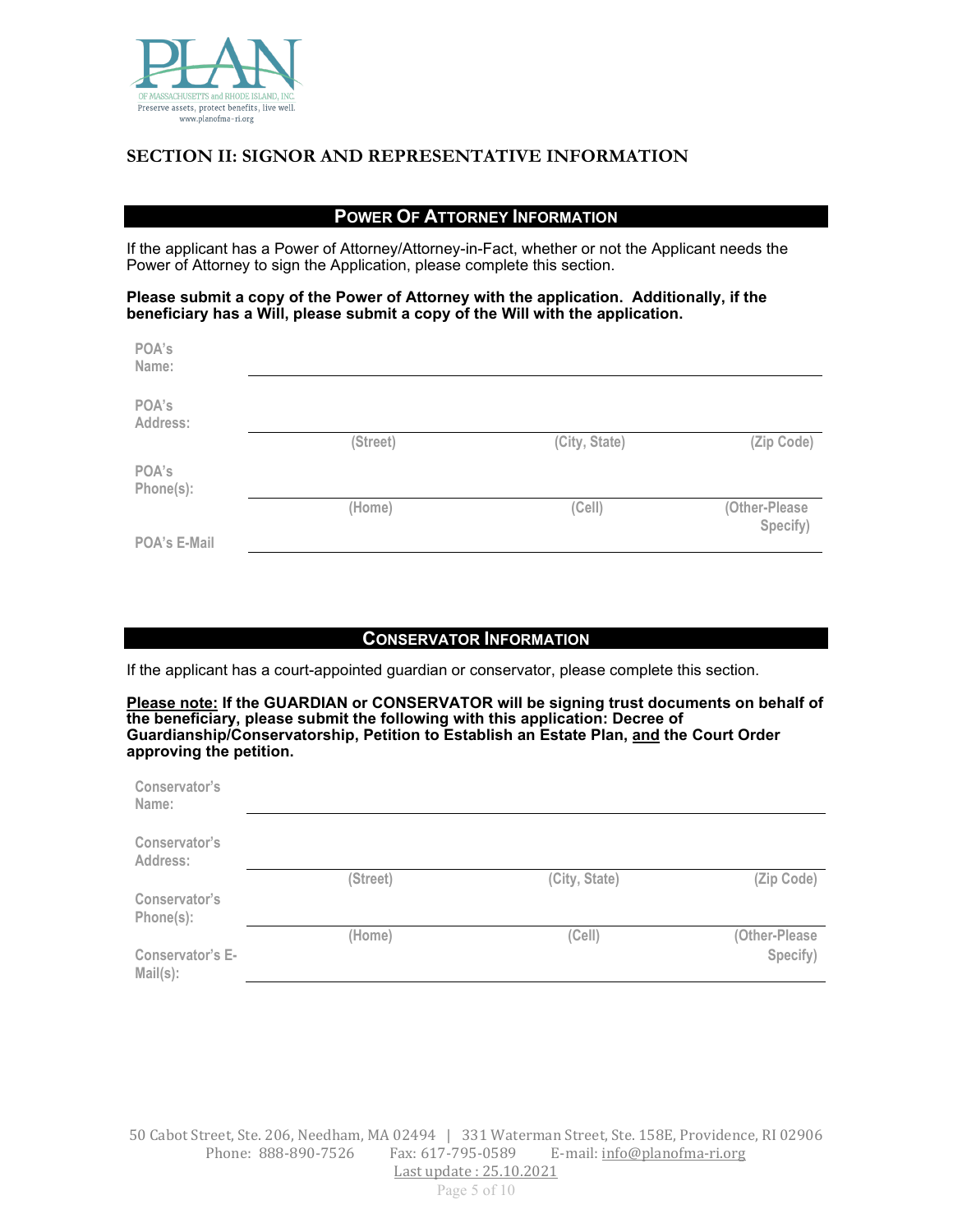

#### **GUARDIANSHIP INFORMATION**

#### If the applicant has a guardian, please complete this section.

| Guardian's<br>Name:             |          |               |                           |
|---------------------------------|----------|---------------|---------------------------|
| Guardian's<br>Address:          |          |               |                           |
|                                 | (Street) | (City, State) | (Zip Code)                |
| Guardian's<br>Phone(s):         |          |               |                           |
|                                 | (Home)   | (Cell)        | (Other-Please<br>Specify) |
| Guardian's<br>$E$ -Mail $(s)$ : |          |               |                           |

#### **SIGNOR INFORMATION**

Who will be signing the trust documents? (Please select one.)

|  | □ Beneficiary □ Beneficiary's Conservator/Guardian | □ Beneficiary's Power of Attorney |
|--|----------------------------------------------------|-----------------------------------|
|--|----------------------------------------------------|-----------------------------------|

## **REPRESENTATIVE PAYEE**

If the applicant has a representative payee, please complete this section. **Note: A representative payee is a person or organization that has been appointed by the Social Security Administration to receive the Social Security or SSI benefits of a beneficiary who is believed to be incapable of managing his or her own benefits.** 

| Rep Payee's<br>Name:         |          |               |                           |
|------------------------------|----------|---------------|---------------------------|
| Rep Payee's<br>Address:      |          |               |                           |
|                              | (Street) | (City, State) | (Zip Code)                |
| Rep Payee's<br>Phone(s):     |          |               |                           |
|                              | (Home)   | (Cell)        | (Other-Please<br>Specify) |
| Rep Payee's<br>$E-Mail(s)$ : |          |               |                           |

50 Cabot Street, Ste. 206, Needham, MA 02494 | 331 Waterman Street, Ste. 158E, Providence, RI 02906 E-mail: [info@planofma-ri.org](mailto:info@planofma-ri.org) Last update : 25.10.2021

Page 6 of 10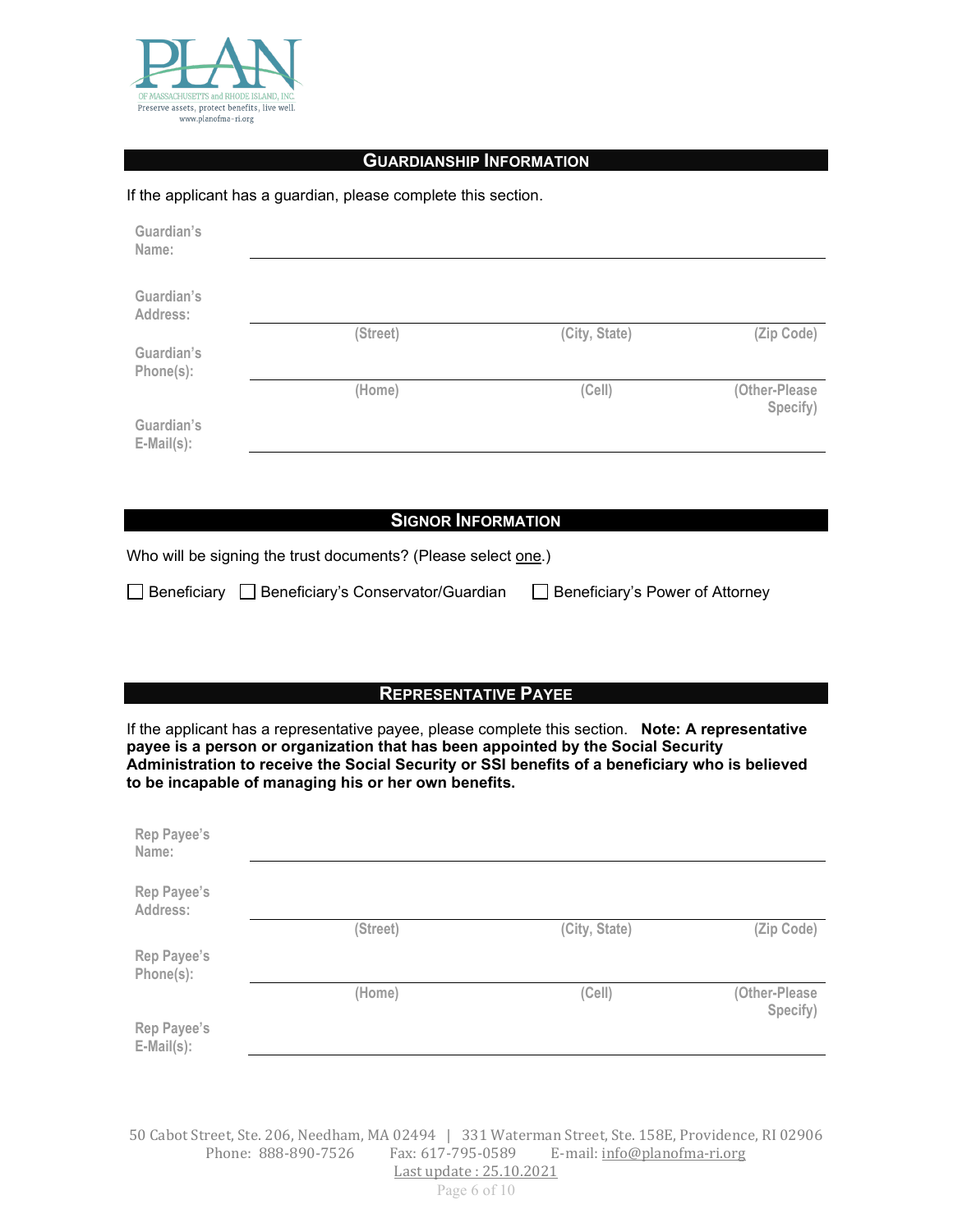

## **SECTION III: FUNDING & DISBURSEMENTS**

| <b>FUNDING THE TRUST ACCOUNT</b>                 |          |                   |                         |
|--------------------------------------------------|----------|-------------------|-------------------------|
| <b>Initial Deposit</b>                           |          | Inheritance       | Settlement              |
| to Trust:                                        |          | $\exists$ Savings | Other - Please Specify: |
| (Approx.)                                        |          |                   |                         |
|                                                  | \$.      |                   |                         |
| Note: If under \$10,000, contact PLAN            | (Amount) | (Source of Funds) |                         |
|                                                  |          |                   |                         |
| <b>Subsequent Deposit(s):</b><br>(if applicable) | \$       |                   |                         |
|                                                  | (Amount) | (Source of Funds) |                         |
|                                                  |          |                   |                         |

Were any of the funds above subject to a Medicaid or Medicare lien?  $\Box$  YES  $\Box$  NO **Please Note**: If YES, submit evidence with the application demonstrating that the lien has been satisfied.

**DISBURSEMENTS**

After the trust account is established, PLAN's Service Coordinator will contact the beneficiary or a representative of the beneficiary to develop a spending plan and discuss the process for accessing funds. Who should be contacted for this purpose?

| Name: | Phone: | Email: | Relationship to Beneficiary: |
|-------|--------|--------|------------------------------|
|       |        |        |                              |
|       |        |        |                              |

**Note:** PLAN, as Trustee, has total and sole discretion in making payments from an individual's trust account. **All payments must be for the sole benefit of the trust beneficiary**.

## **SECTION IV: ATTORNEY INFORMATION (if applicable)**

|                         | <b>APPLICANT'S ATTORNEY</b>                                                         |               |                           |
|-------------------------|-------------------------------------------------------------------------------------|---------------|---------------------------|
| Attorney's<br>Name:     |                                                                                     |               |                           |
| Attorney's<br>Address:  |                                                                                     |               |                           |
|                         | (Street)                                                                            | (City, State) | (Zip Code)                |
| Attorney's<br>Phone(s): |                                                                                     |               |                           |
|                         | (Work)                                                                              | (Cell)        | (Other-Please<br>Specify) |
| Attorney's<br>E-Mail:   |                                                                                     |               |                           |
|                         | Will this attorney be involved with the beneficiary on an ongoing basis? $\Box$ YES |               | I I NO                    |

50 Cabot Street, Ste. 206, Needham, MA 02494 | 331 Waterman Street, Ste. 158E, Providence, RI 02906 E-mail: [info@planofma-ri.org](mailto:info@planofma-ri.org) Last update : 25.10.2021

Page 7 of 10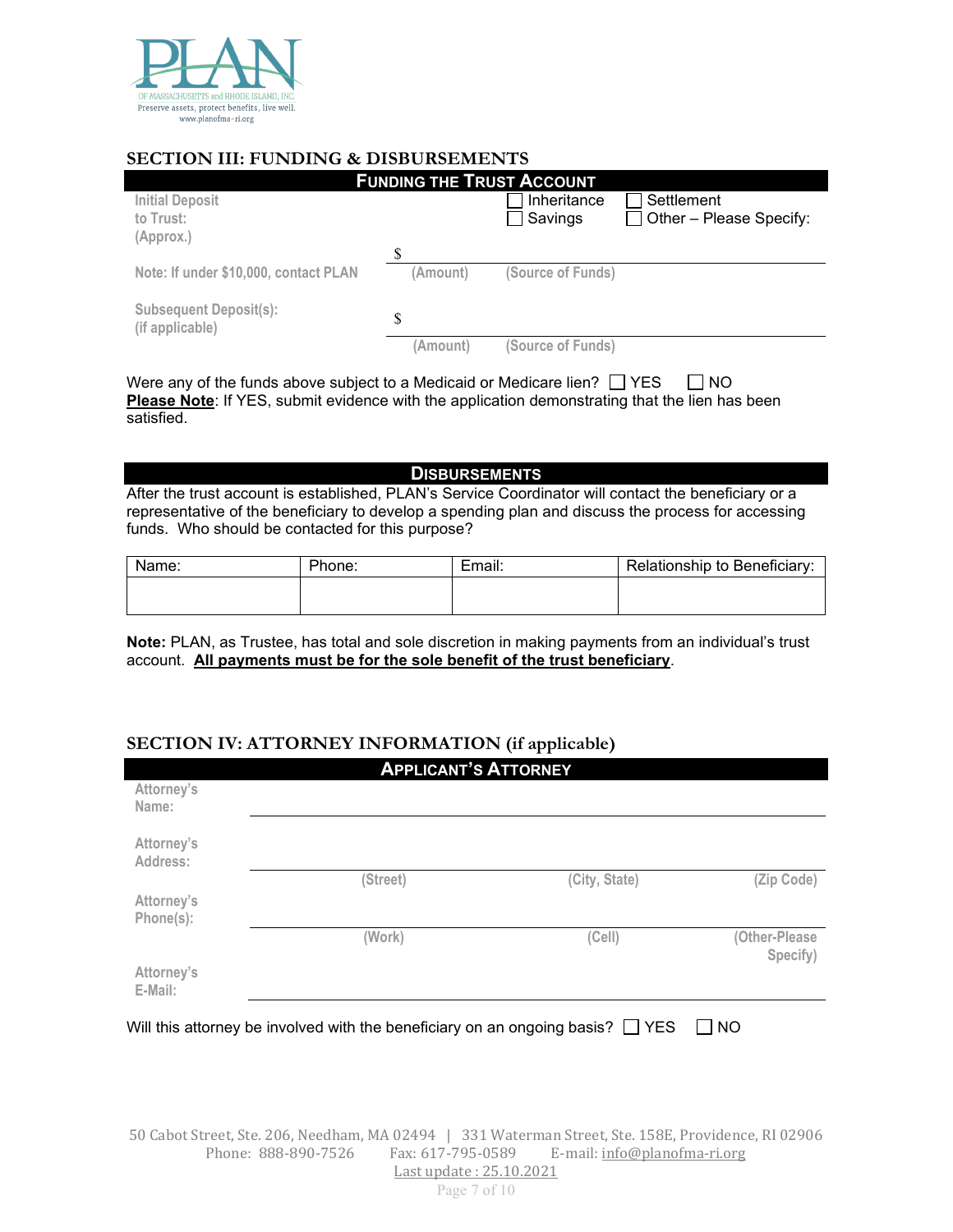

## **SECTION V: REMAINDERPERSONS**

## **PRIMARY REMAINDERPERSONS/ORGANIZATIONS**

Provide the name of the person(s) or entity(ies) who the beneficiary wishes to receive any funds remaining after the beneficiary's death after final settlement costs, after the 10% (Beneficiary dies within two (2) years of joining the trust) or 20% (Beneficiary dies more than two (2) years after joining the trust) remainder to PLAN, and after all Medicaid claims have been paid or settled. Specify what percentage of the remaining funds you wish each to receive. **Percentages must total 100%.**

## *Primary Remainderperson/Organization 1*

| Name:                                |          |               |            |
|--------------------------------------|----------|---------------|------------|
| Address:                             | (Street) | (City, State) | (Zip Code) |
| <b>Relationship to</b><br>Applicant: |          |               |            |
| % of Remaining Funds:                |          |               |            |

If this remainderperson does not survive the beneficiary, what should happen to his/her share? (**Check one.)**

 $\Box$  Share to be distributed to other (living) primary remainderpersons listed on this form, in proportion to their respective beneficial interest.

 $\Box$  Distribute this share to this remainderperson's descendants.

 $\Box$  Distribute this share to someone else:

| Name: | Address: |
|-------|----------|
|       |          |

## *Primary Remainderperson/Organization 2*

| Name:                                |          |               |            |
|--------------------------------------|----------|---------------|------------|
|                                      |          |               |            |
| Address:                             |          |               |            |
|                                      | (Street) | (City, State) | (Zip Code) |
| <b>Relationship to</b><br>Applicant: |          |               |            |
| % of Remaining Funds:                |          |               |            |

If this remainderperson does not survive the beneficiary, what should happen to his/her share? **(Check one.)**

 $\Box$  Share to be distributed to other (living) primary remainderpersons listed on this form, in proportion to their respective beneficial interest.

 $\Box$  Distribute this share to this remainderperson's descendants.

 $\Box$  Distribute this share to someone else:

| Nomo: | ״       |
|-------|---------|
| une.  | ldress: |
| ,,,,  | w       |
|       |         |

50 Cabot Street, Ste. 206, Needham, MA 02494 | 331 Waterman Street, Ste. 158E, Providence, RI 02906  $E$ -mail: [info@planofma-ri.org](mailto:info@planofma-ri.org)

Last update : 25.10.2021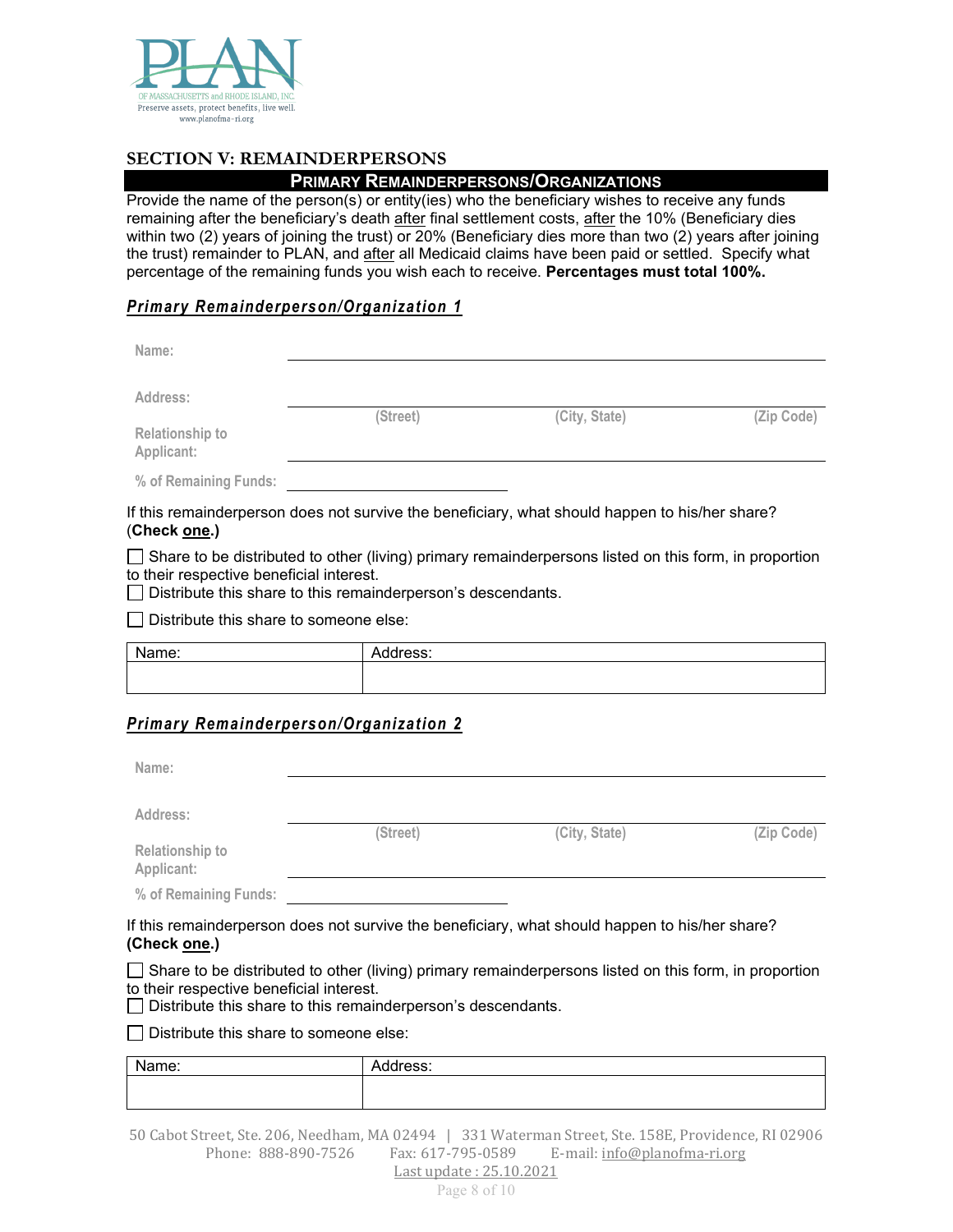

## *Primary Remainderperson/Organization 3*

| Name:                         |          |               |            |
|-------------------------------|----------|---------------|------------|
| Address:                      |          |               |            |
| Relationship to<br>Applicant: | (Street) | (City, State) | (Zip Code) |
| % of Remaining Funds:         |          |               |            |

If this remainderperson does not survive the beneficiary, what should happen to his/her share? **(Check one.)**

 $\Box$  Share to be distributed to other (living) primary remainderpersons listed on this form, in proportion to their respective beneficial interest.

 $\Box$  Distribute this share to this remainderperson's descendants.

 $\Box$  Distribute this share to someone else:

| Name:<br>. | Address: |
|------------|----------|
|            |          |

### **ULTIMATE REMAINDERPERSONS/ORGANIZATIONS**

Please identify the individual(s) or entity that will receive any remaining funds not distributed as proved above. **YOU MUST MAKE A SELECTION HERE**.

 $\Box$  The individual or charity of my choice (Include an address):

| Name:                                      | Address: |  |
|--------------------------------------------|----------|--|
|                                            |          |  |
| Relationship to Applicant (if individual): |          |  |

 $\Box$  My heirs at law.

### **REPORTING THE TRUST ACCOUNT**

If the applicant receives SSI benefits and/or Medicaid, the establishment of this trust must be reported to the appropriate agencies. A PLAN attorney can submit that report, or in the alternative, provide supporting documentation to the applicant's attorney for the report. The fee for either service is billed to the Trust Beneficiary's account.

- Do you want the PLAN attorney to submit the report to the relevant agency?  $\Box$  YES  $\Box$  NO
- Do you want the PLAN attorney to submit supporting documentation to the applicant's attorney?  $\Box$  YES  $\Box$  NO

**Please note**: If the applicant's attorney submits the report, please forward a copy to PLAN.

50 Cabot Street, Ste. 206, Needham, MA 02494 | 331 Waterman Street, Ste. 158E, Providence, RI 02906 E-mail: [info@planofma-ri.org](mailto:info@planofma-ri.org)